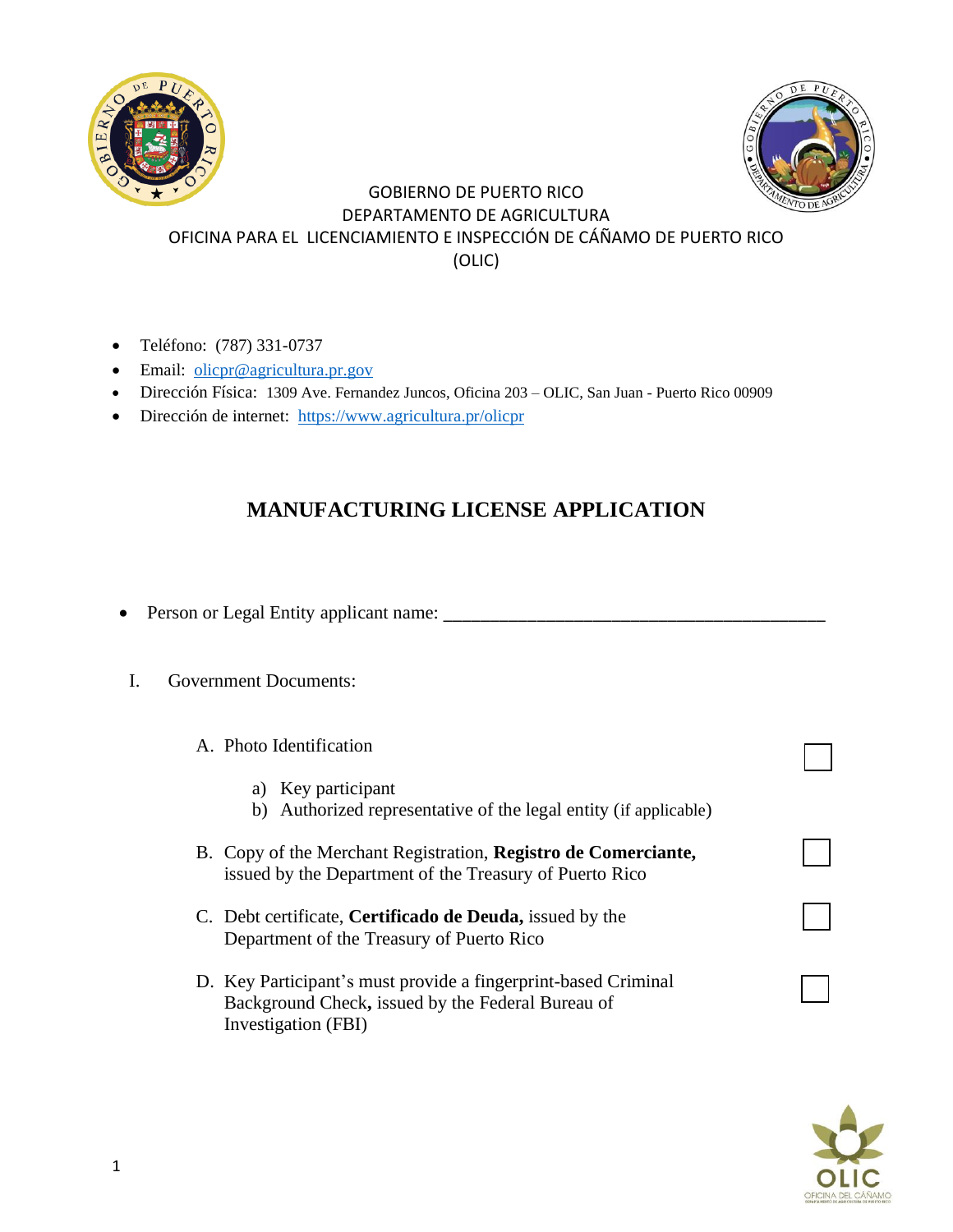2

issued by the state or territory in which the Key Participant lives or in the case of a Legal Entity, their authorized representative F. If the applicant is a Legal Entity, the following documents must also be provided: a) Certificate of "**Good Standing"** issued by the Department of State b) Corporate Resolution, **Resolución Corporativa,** or applicable equivalent authorizing a representative to act on behalf of the Legal Entity. A. **Legal Tenure** (Title or lease documents ) Note: If the applicant is a Legal Entity, documents proving legal tenure must be in the name of that legal entity. Evidence of legal ownership will not be accepted on behalf of an individual instead of a legal entity B. Diagram, **Diagrama,** of the terrain or structure where the hemp will be processed Note: The diagram must be in digital format and present electronically the coordinates or the **GPS** location of the terrain and/or structure. C. **Payment Receipt** a) Structure \$ 3,000.00 III. Key Participants names Phone Number Email Employer ID number (EIN) 1. \_\_\_\_\_\_\_\_\_\_\_\_\_\_\_\_\_\_\_\_\_\_\_\_\_\_\_\_ \_\_\_\_\_\_\_\_\_\_\_\_\_\_\_\_\_\_ \_\_\_\_\_\_\_\_\_\_\_\_\_\_\_ \_\_\_\_\_\_\_\_\_ 2. \_\_\_\_\_\_\_\_\_\_\_\_\_\_\_\_\_\_\_\_\_\_\_\_\_\_\_\_ \_\_\_\_\_\_\_\_\_\_\_\_\_\_\_\_\_\_ \_\_\_\_\_\_\_\_\_\_\_\_\_\_\_ \_\_\_\_\_\_\_\_\_ 3. \_\_\_\_\_\_\_\_\_\_\_\_\_\_\_\_\_\_\_\_\_\_\_\_\_\_\_\_ \_\_\_\_\_\_\_\_\_\_\_\_\_\_\_\_\_\_ \_\_\_\_\_\_\_\_\_\_\_\_\_\_\_ \_\_\_\_\_\_\_\_\_ 4. \_\_\_\_\_\_\_\_\_\_\_\_\_\_\_\_\_\_\_\_\_\_\_\_\_\_\_\_ \_\_\_\_\_\_\_\_\_\_\_\_\_\_\_\_\_\_ \_\_\_\_\_\_\_\_\_\_\_\_\_\_\_ \_\_\_\_\_\_\_\_\_ 5. \_\_\_\_\_\_\_\_\_\_\_\_\_\_\_\_\_\_\_\_\_\_\_\_\_\_\_\_ \_\_\_\_\_\_\_\_\_\_\_\_\_\_\_\_\_\_ \_\_\_\_\_\_\_\_\_\_\_\_\_\_\_ \_\_\_\_\_\_\_\_\_

E. Negative Criminal Record, **Negativa de Antecedentes Penales,**

## II. Other documents: